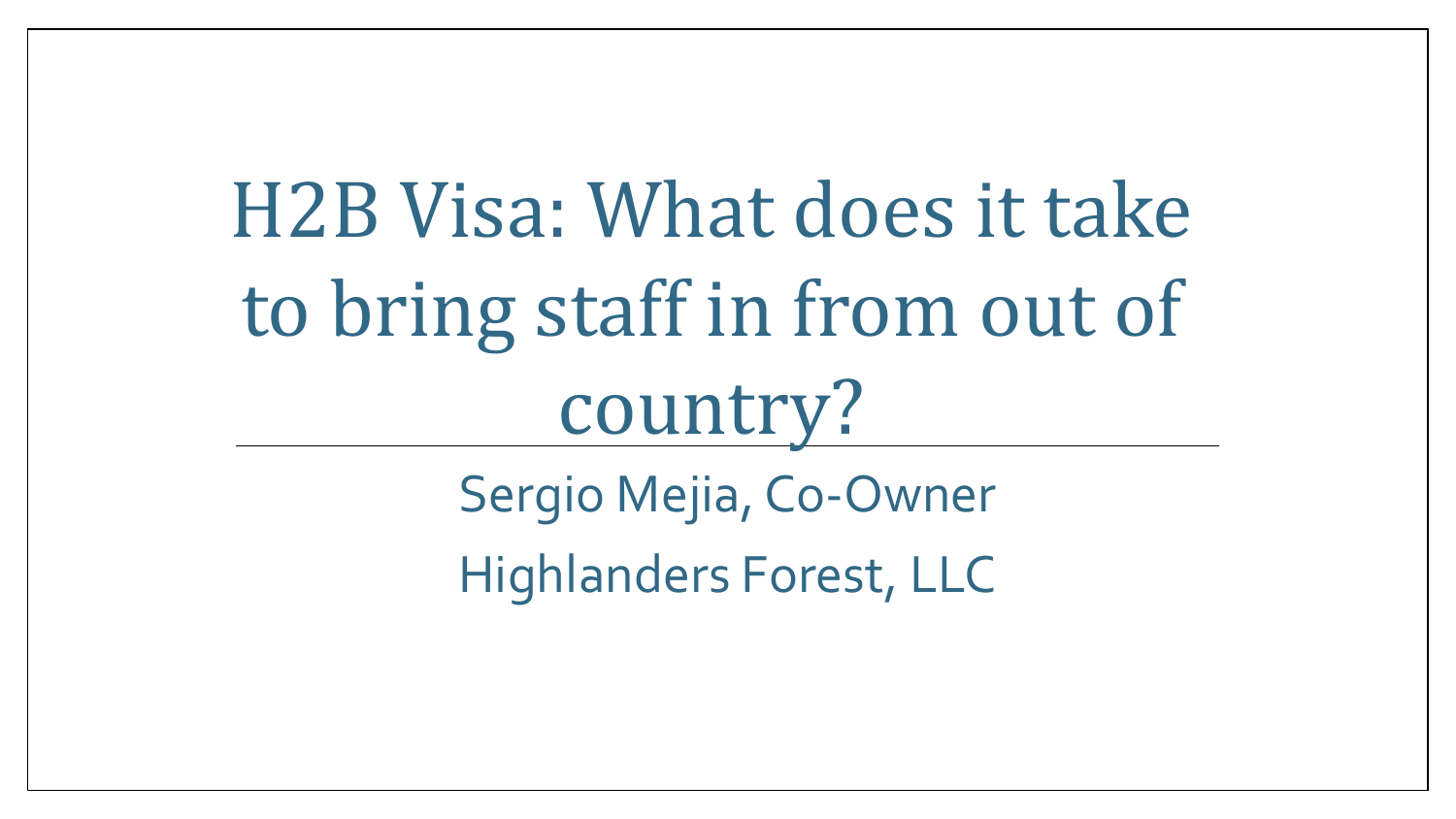#### Introduction

- •Why do we need Visa's?
- •What kind of Visa is Needed?
- •Process to Apply for a Visa
- •Complications with the Visa Process
- •Drawbacks & Benefits of hiring Visa Workers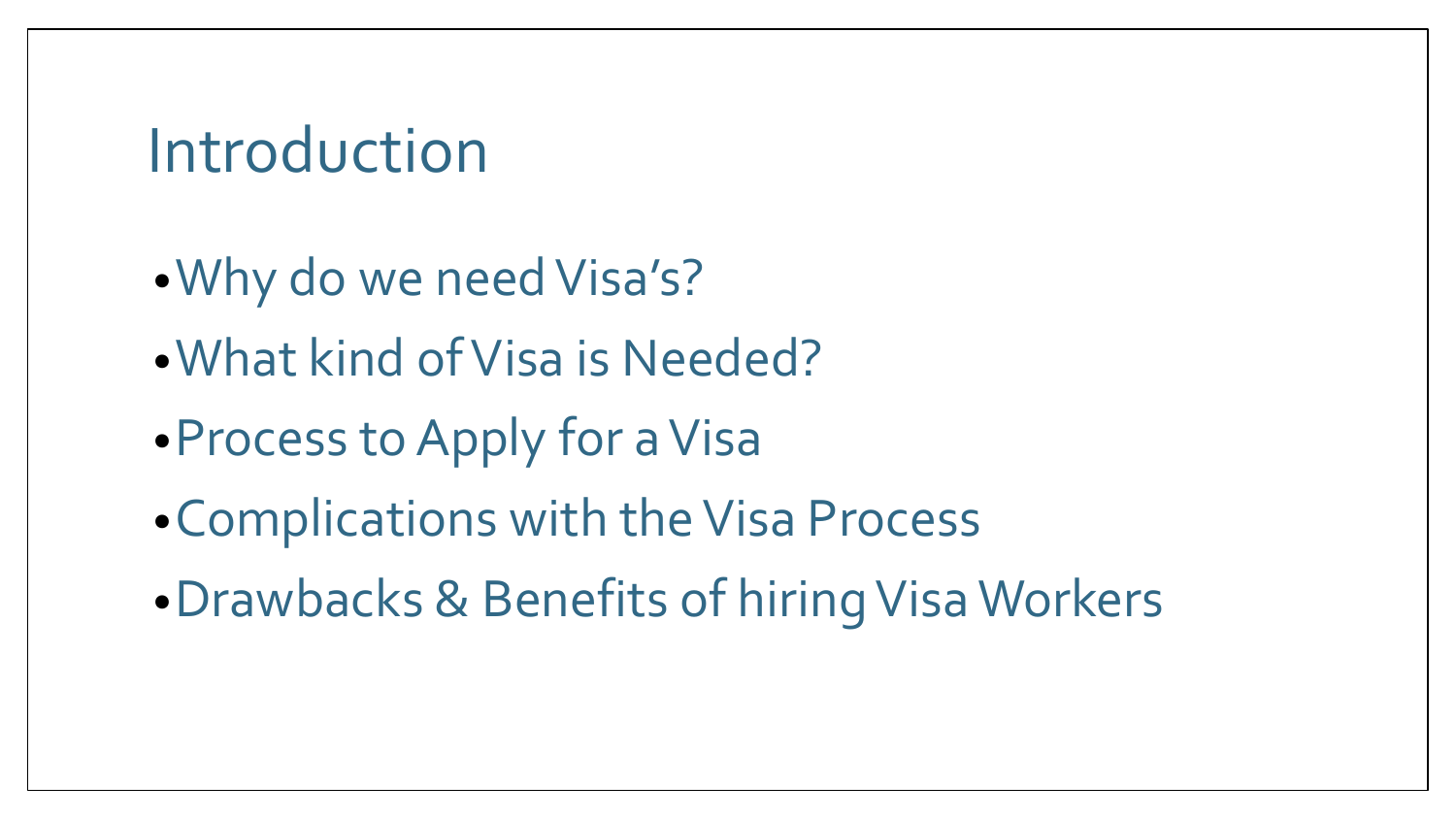## Why do we need Visa's?

- Expanded Labor Pool for a tremendous need of people, especially in reforestation.
- Locals do not apply for this type of work
- Have the Ability to find Hard Workers
	- Long hours
	- Away from home
	- Difficult terrain
	- Without H2B Visa we do not have a business
- Without H2B Visa we do not have a business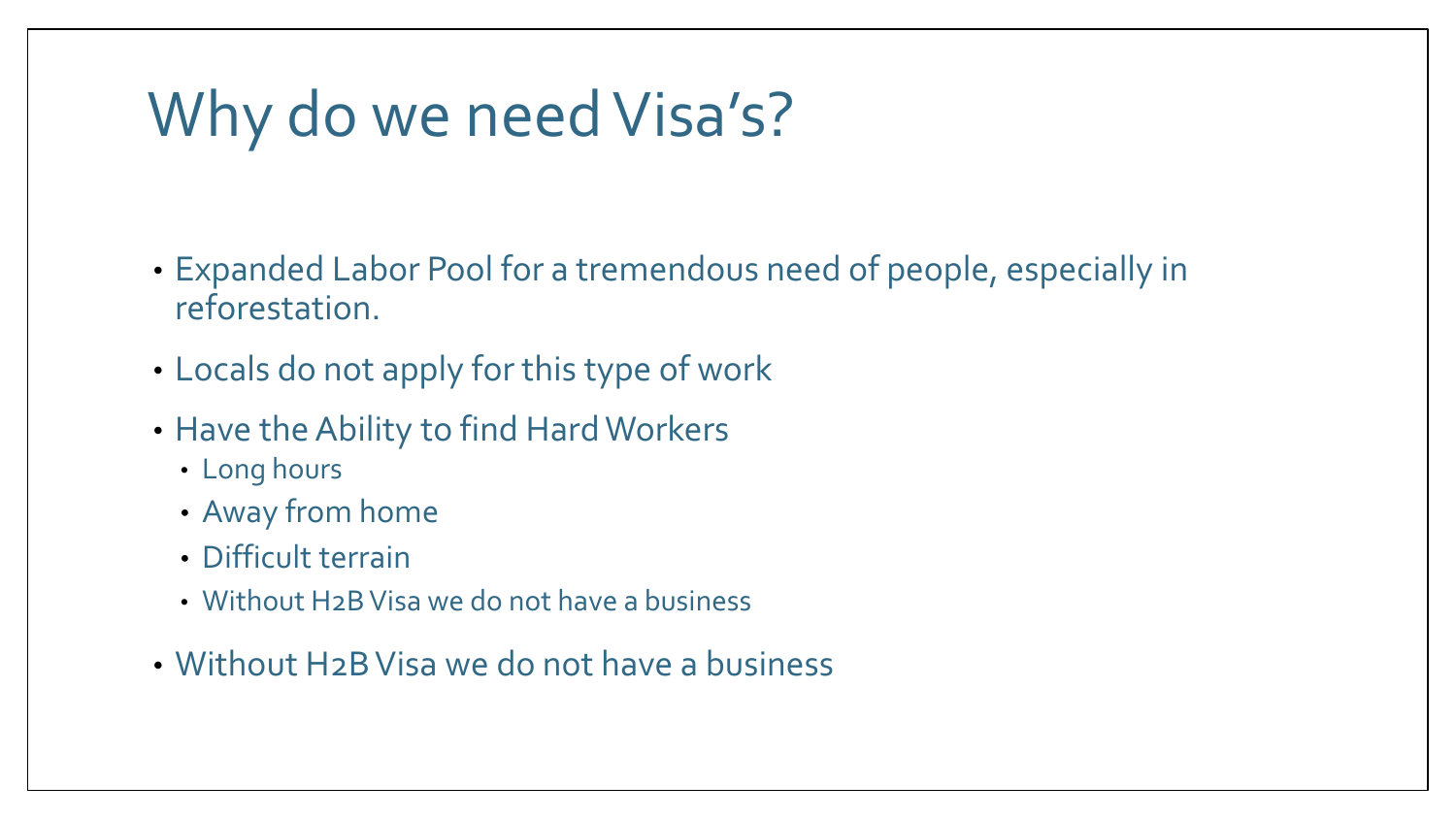#### What kind of Visa is Needed?

- Several different types of Visa in the Labor Industry
- You need to know which one to get to compliant
- For our line of work, we obtain H2B Visa- Needed for Temporary Non-Agricultural Workers
	- (Department of Immigration considers forestry non-ag)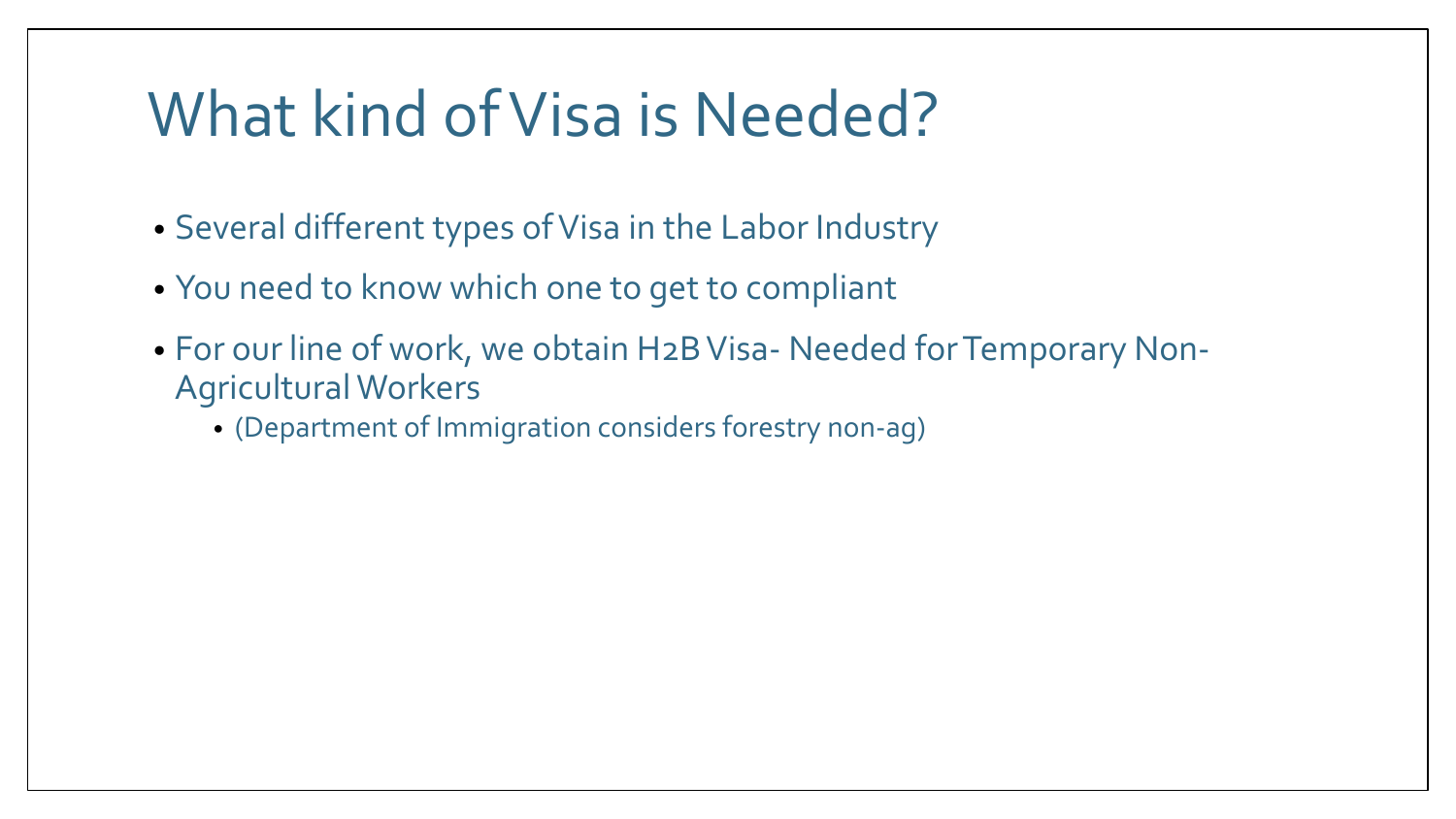#### • H2B has several Categories including:

- **Peakload** an employer must establish that it regularly employs permanent workers to perform the services or labor at the place of employment and that it needs to supplement it permanent staff at the place of employment on a temporary basis due to a seasonal or short term demand and that the temporary additions will not become a part of the petitioner's regular operation
- **Seasonal** an employer must establish that the services or labor is traditionally tied to a season of the year by an event or pattern and is of a recurring nature. The petitioner shall specify the periods of time during each year in which it does not need the services or labor. The employment is not seasonal if the period during which the services or labor is not needed, is unpredictable or subject to change or is considered a vacation period for the petitioner's permanent employee.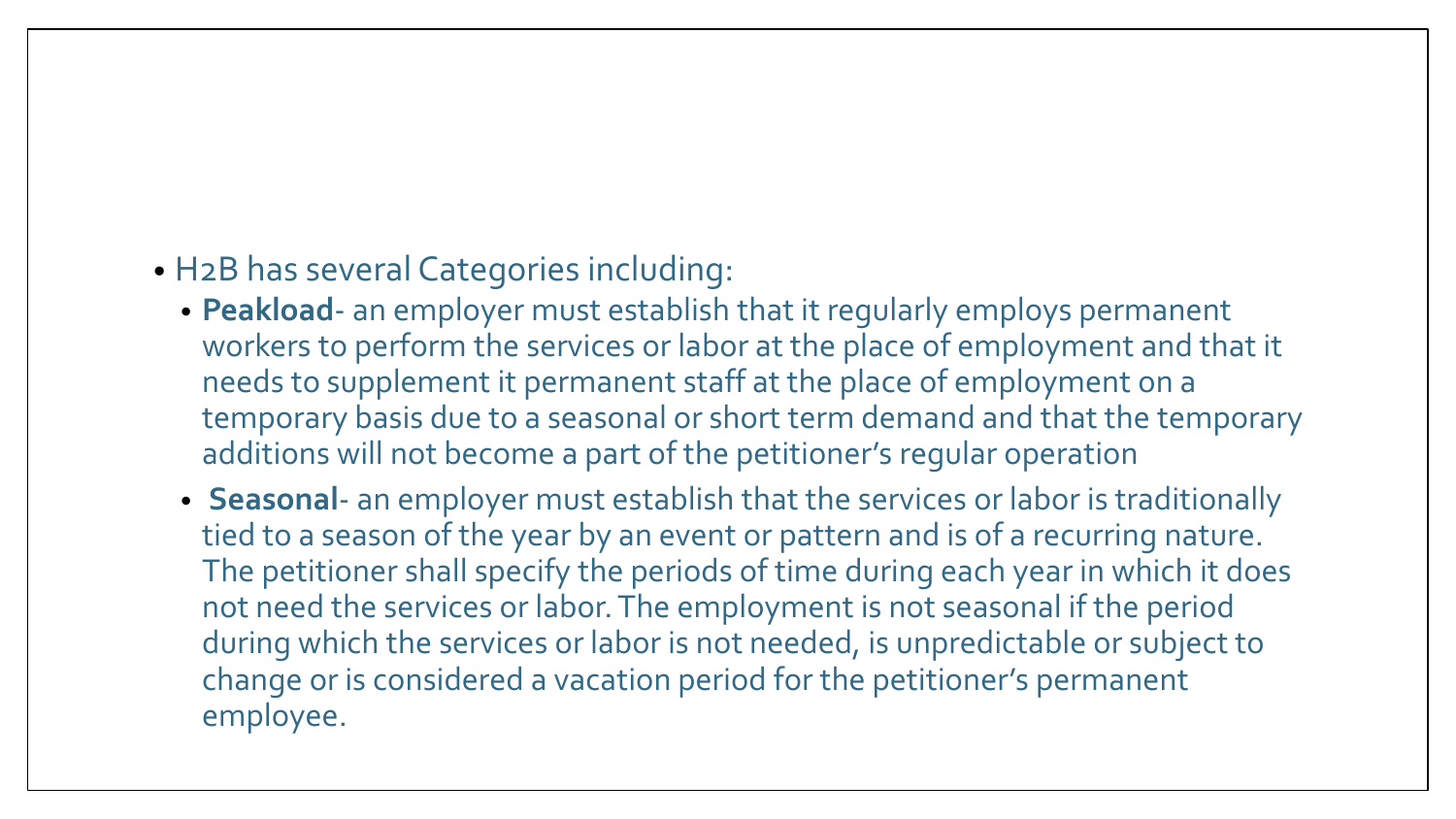# Process to Apply for a Visa

- Hire a Consultant to reduce errors
	- Each error constitutes a 2 week delay in approval
- Prevailing Wage: 180-150 days
- Recruitment at 120 days
- Complete a DOL Form 9142 (Application for Temporary Employment) at 109 days
- *Petitioner then submits Form I-129 to US Citizenship & Immigration Service (USCIS) 100 days*
- *Prospective workers outside the United States apply for visa and/or admission.* After USCIS approved Form I-129, prospective H-2B workers who are outside the United States must:
	- Apply for an H-2B visa with the U.S. Department of State (DOS) at a U.S. Embassy or Consulate abroad and then seek admission to the United States with U.S. Customs and Border Protection (CBP) at a U.S. port of entry; or
	- Directly seek admission to the United States in H-2B classification with CBP at a U.S. port of entry in cases where an H-2B visa is not required.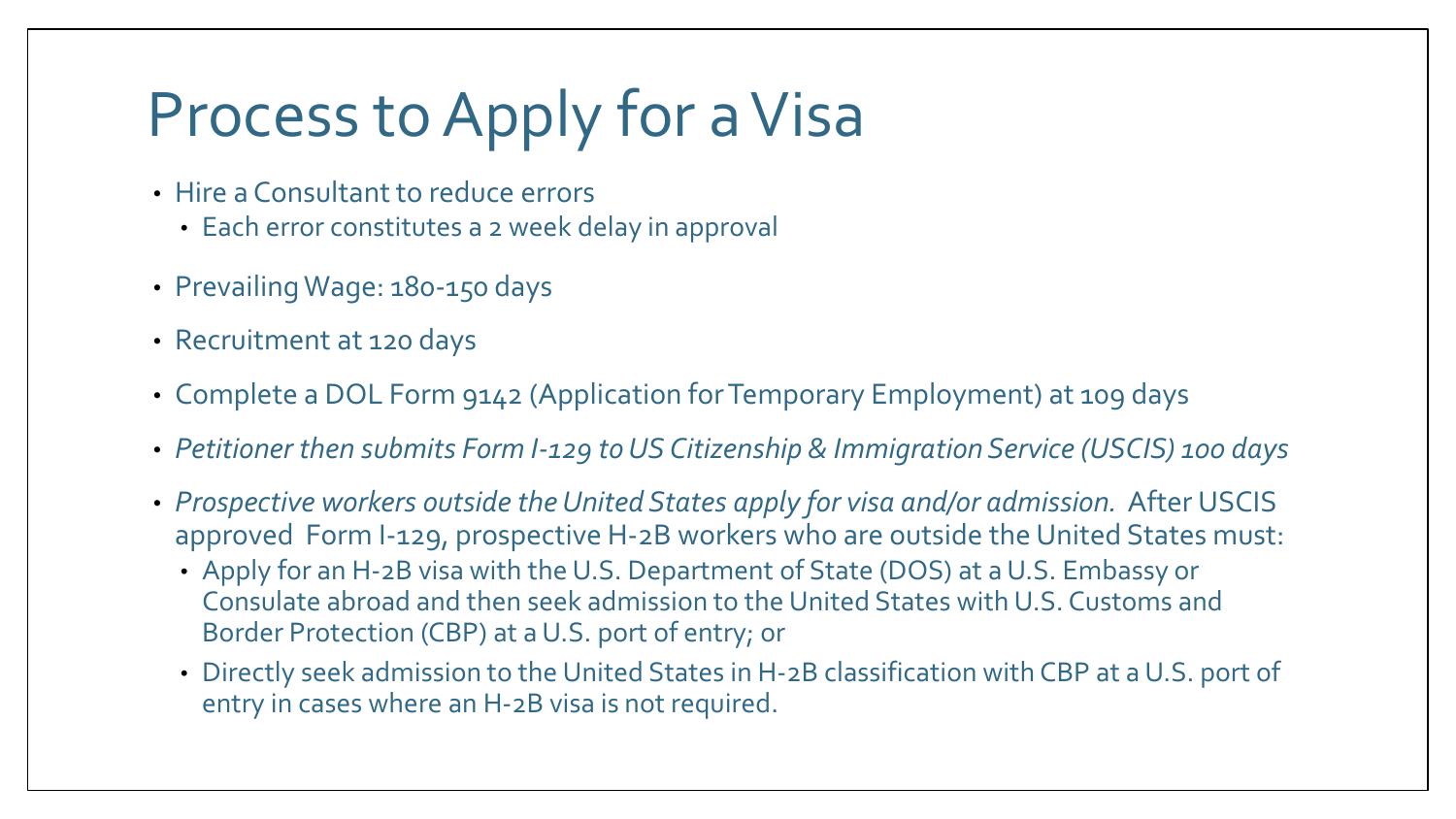# Process to Apply for a Visa and Hire

- Comply with the Migrant and Seasonal Agricultural Worker Protection Act (MSPA)
	- Must have certified drivers, certified vehicles, certified housing
- Job Announcements/Disclosure- must state all terms of employment
- Provide roundtrip transportation to and from Mexico
- Prepare I-9's
- Deduct Taxes & Social Security
	- All workers must have a valid taxpayer ID to fill out a w-2. Each worker needs a passport, i94 card and a copy of the 1797b approval notice
- Reporting of Workers to DOL or USCIS within 2 workdays if a worker is terminated, doesn't show or leaves the job early.
- Report Unused Visas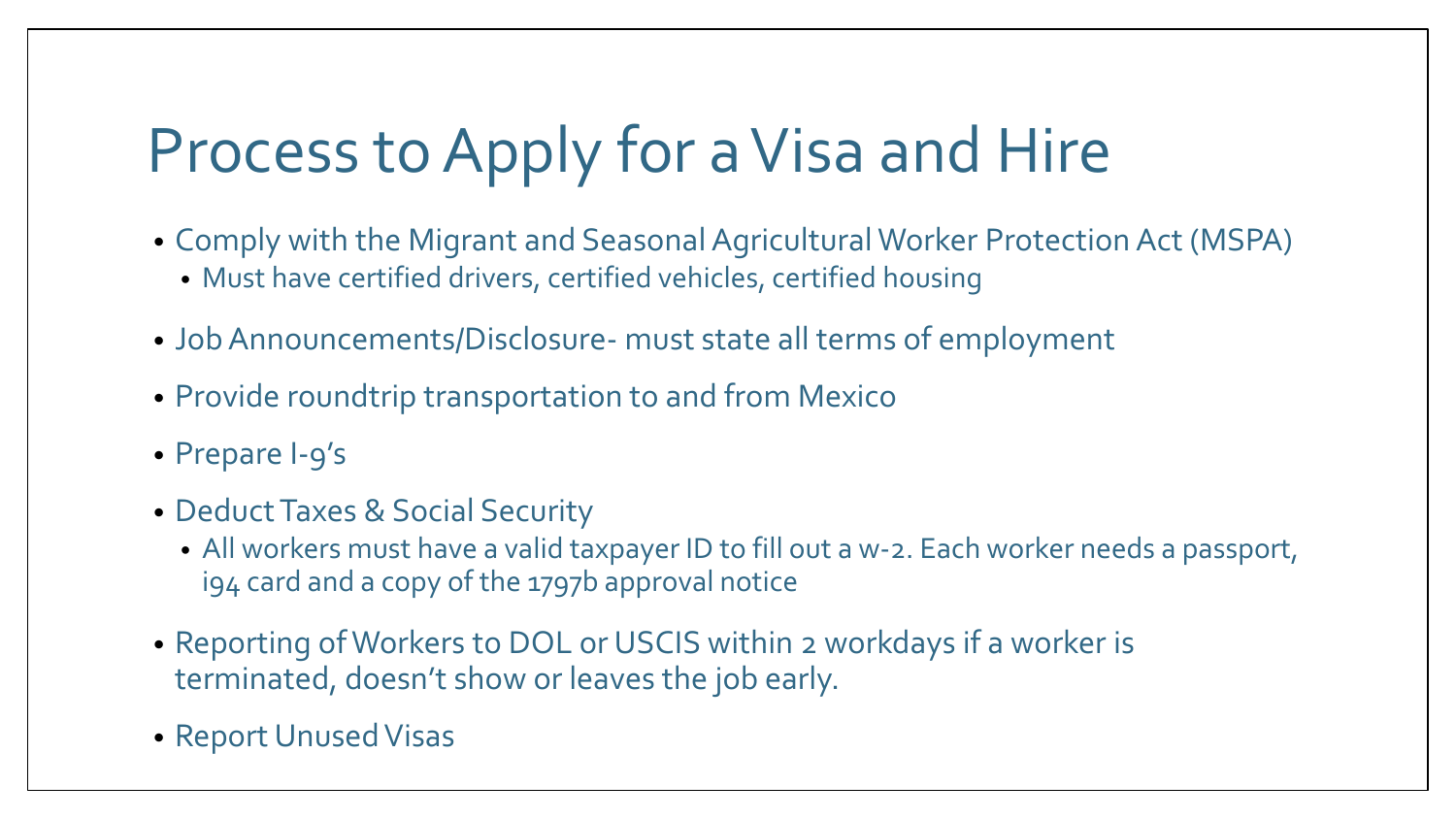## Complications with the Visa Process

- ¾ Guarantee Rule
- Must pay prevailing wage a minimum of 32 hours per week rather they work or not such as rained or snowed out days.
- Must know work schedule and a must get letters of intent from contractors to justify H2B staffing levels
- Limits on numbers of workers you can bring in and may not have enough crew to allow flexibility of jobs
- Process takes to long to bring workers in- difficult to adjust for clients needs.
- USCIS does not understand forestry needs
	- "The contracts you provided do not support your assertion of a temporary seasonal work for the beneficiaries. It appear that the duties can be performed year-round….which further suggest that you are hiring for speculative employment…. "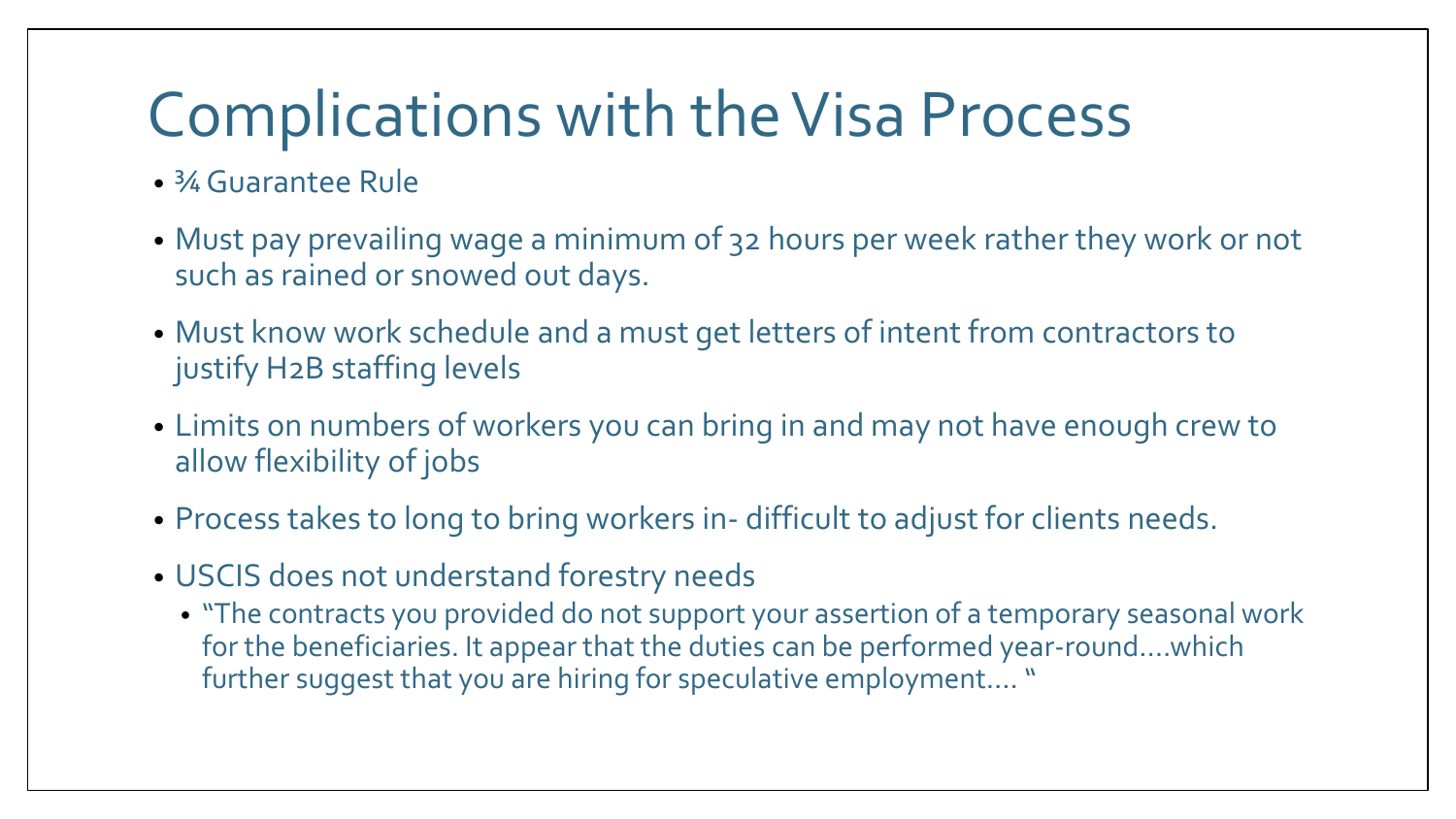## Drawbacks of hiring Visa Workers

- People leave and then you've lost a visa plus expenses
- It's a significant investment of money to bring in H2B workers
- Staff doesn't always get along living together in company providing housing
- Pay rates per employee is expensive
- County by County prevailing wage changes-Workers don't want to work in lower prevailing wage counties
- You can't replace H2B visa holders once they quit because application windows have closed .
- Must maintain every record for 3 years